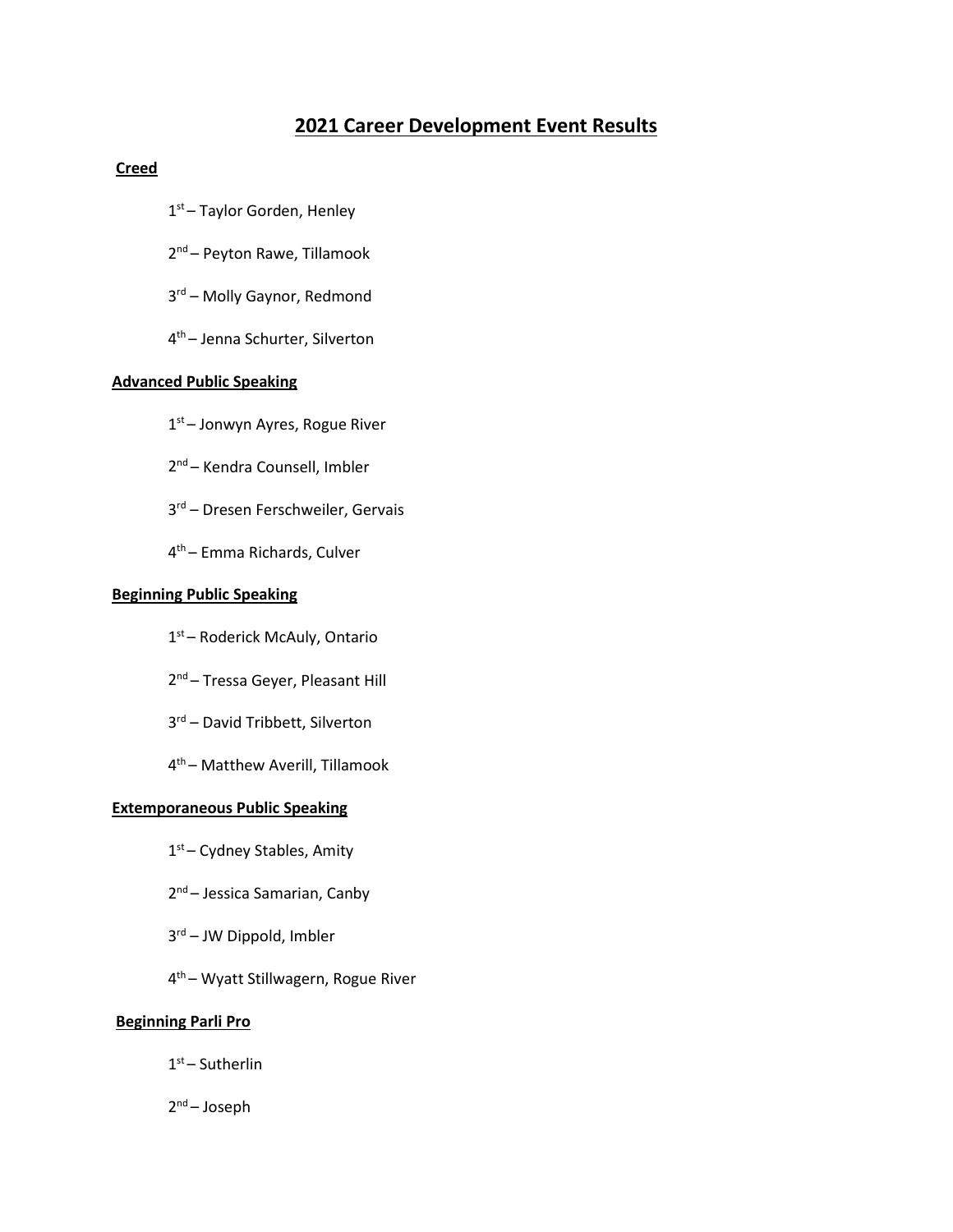- 3rd Redmond
- 4th Dayton

# **Parli Pro**

- 1<sup>st</sup> North Clackamas
- 2<sup>nd</sup> Silverton
- 3rd Enterprise
- 4th Oakland

# **Coop Quiz**

- 1st –Alli Dixson, Tillamook
- 2<sup>nd</sup> Katie Gentry, Dayton
- 3rd Rachel Propes, Perrydale
- 4th Krisarah Nygren, Santiam Christian

# **Sophomore Public Speaking**

- 1<sup>st</sup> Ella Draper, Ontario
- 2<sup>nd</sup> Jael Cruikshank, Bend
- 3rd Frances Fancher, Sandy
- 4th Audrey VanHouten, Oakland

## **Ag Issues**

- $1<sup>st</sup>$  Hermiston
- 2nd Imbler
- 3rd Crane
- 4th Sutherlin

# **Marketing**

 $1<sup>st</sup>$  – Dayton